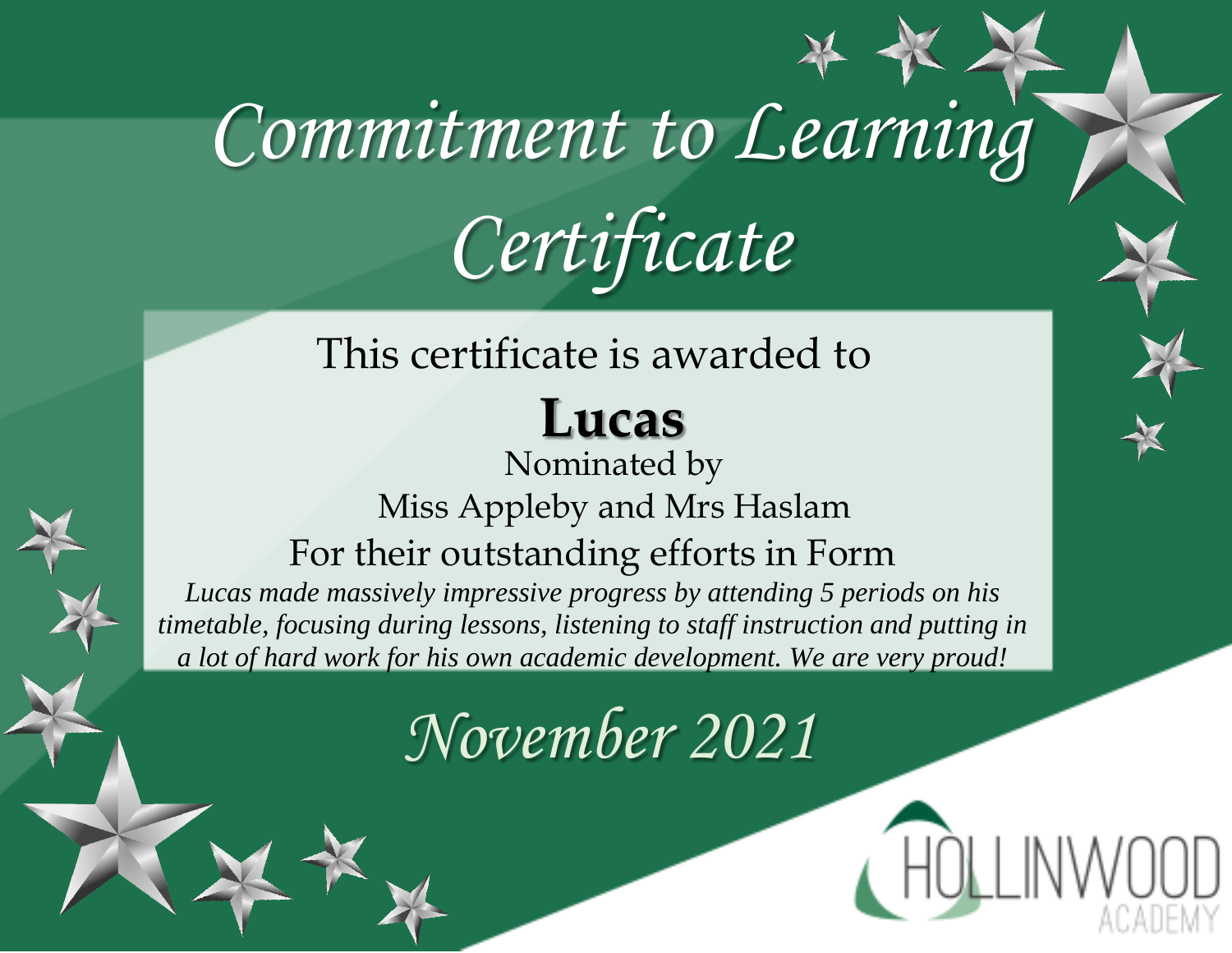#### This certificate is awarded to **Sam**  Nominated by Miss Sanderson, Miss Rashid and Mrs Harrington For their outstanding efforts in Form *For showing amazing effort and resilience whilst doing his mock exams.*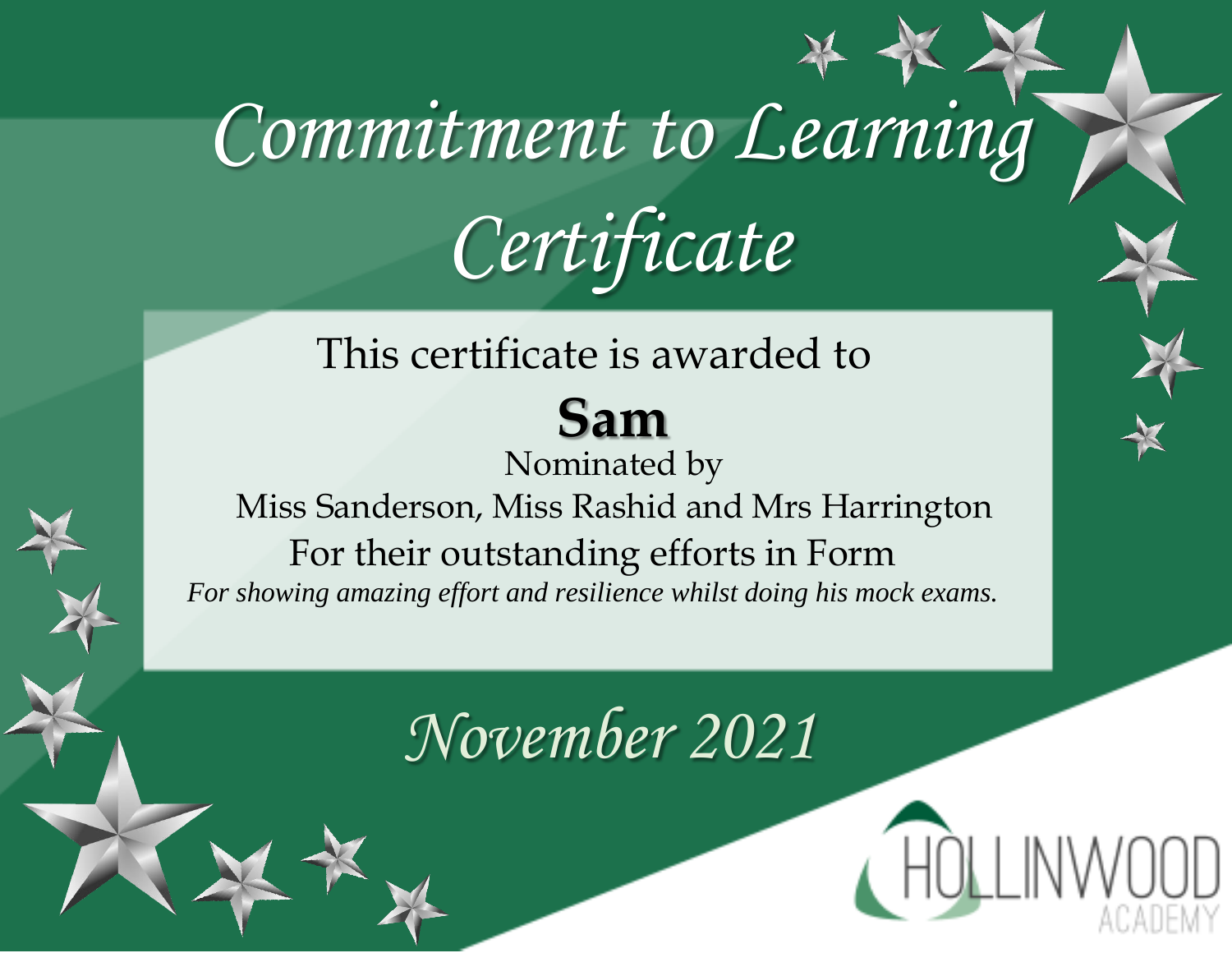#### This certificate is awarded to

### **Grace**

Nominated by Miss Sanderson, Miss Rashid and Mrs Harrington For their outstanding efforts in Form *For showing outstanding effort and resilience whilst doing her mock exams*

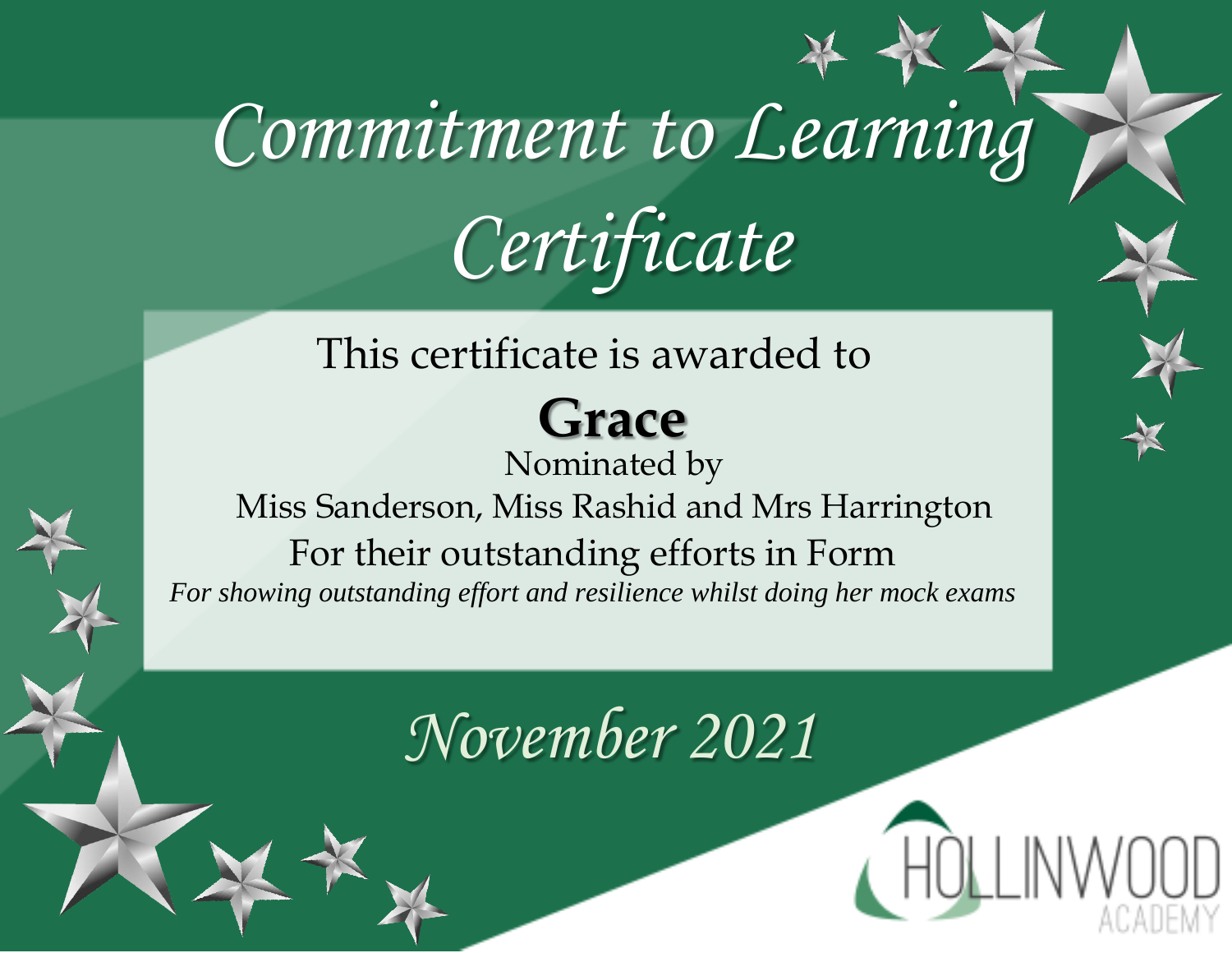#### This certificate is awarded to **Chloe**

Nominated by Miss Sanderson , Miss Rashid and Mrs Harrington For their outstanding efforts in Form *For showing outstanding effort and resilience whilst completing her Mock exams.*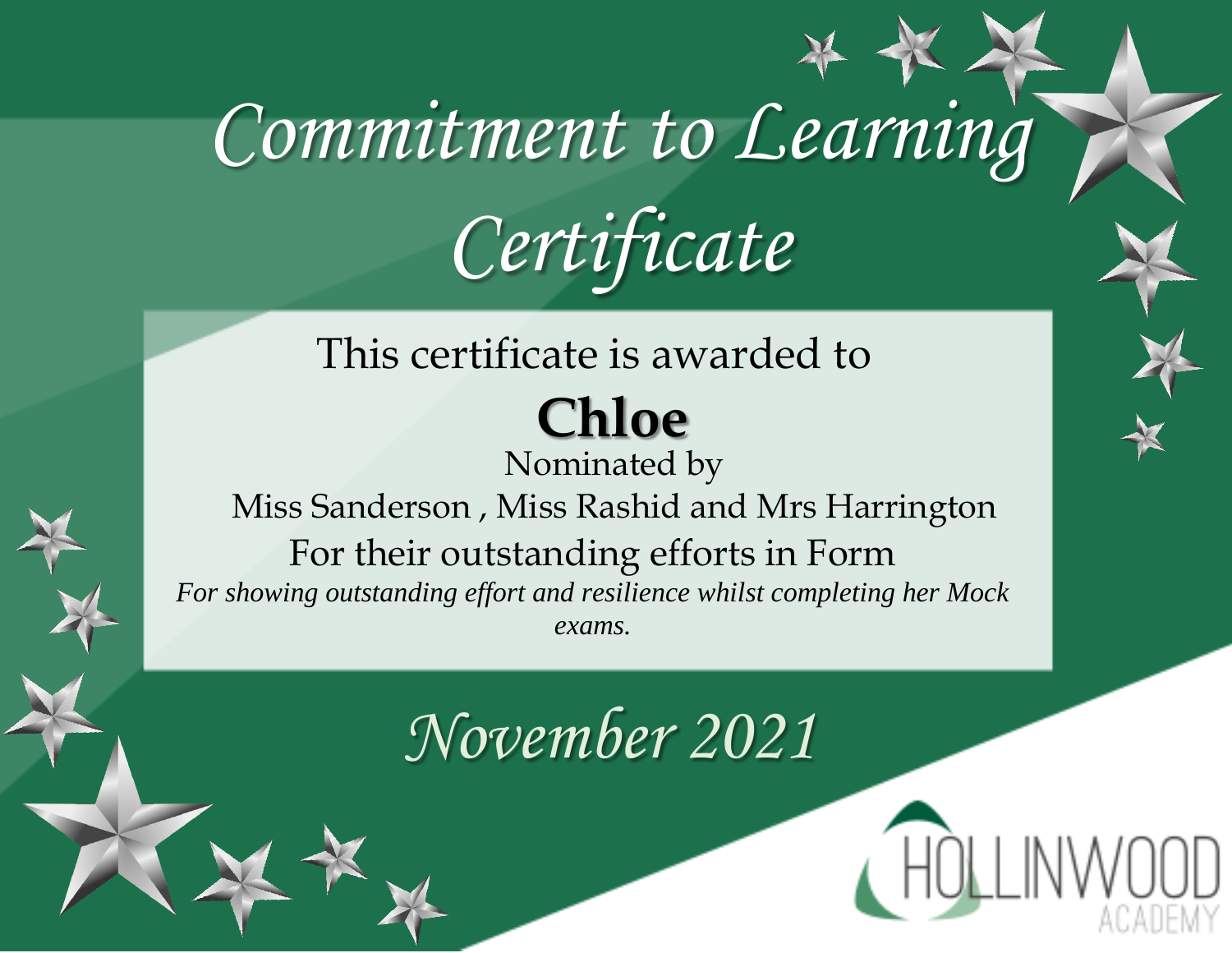#### This certificate is awarded to **Caitlin**

Nominated by Miss Sanderson, Miss Rashid and Mrs Harrington For their outstanding efforts in Form *For showing outstanding effort and resilience during her mocks.*

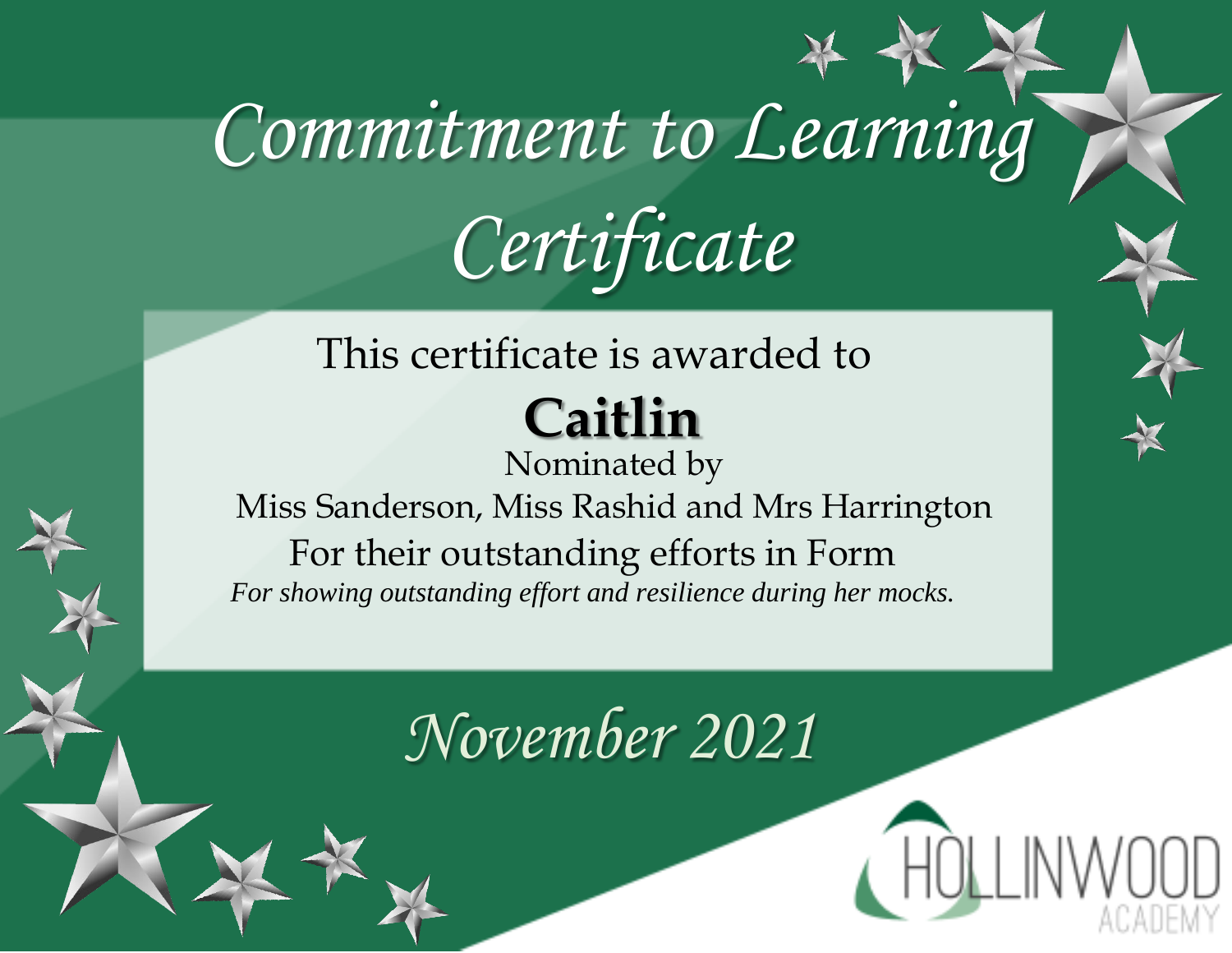#### This certificate is awarded to **Brad**  Nominated by Miss Sanderson, Miss Rashid and Mrs Harrington For their outstanding efforts in Form *For outstanding effort and resilience whilst doing his mock exams.*

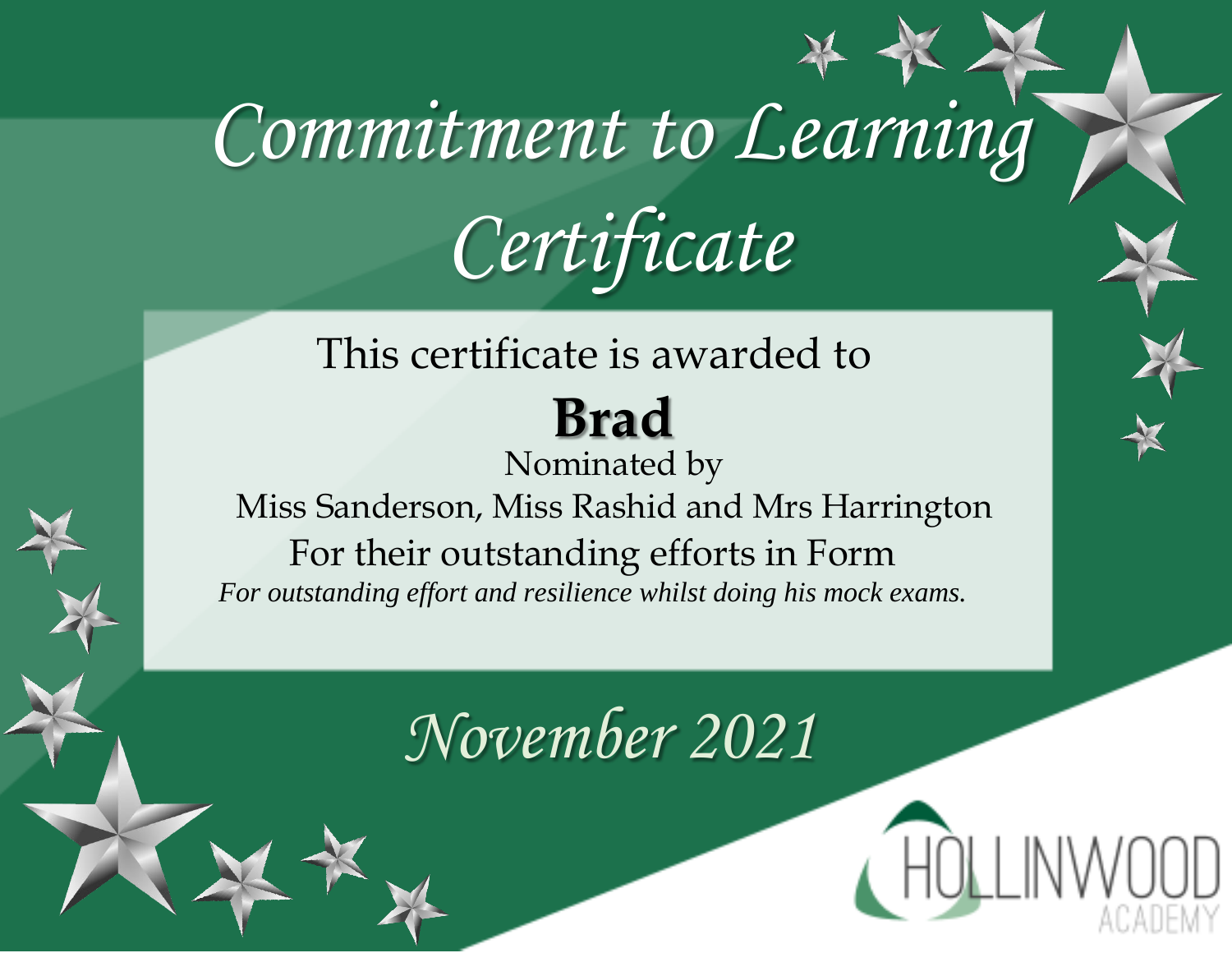#### This certificate is awarded to

### **Hannah**

Nominated by Miss Sanderson, Miss Rashid and Mrs Harrington For their outstanding efforts in Form *For outstanding effort and resilience whilst doing her mock exams.*

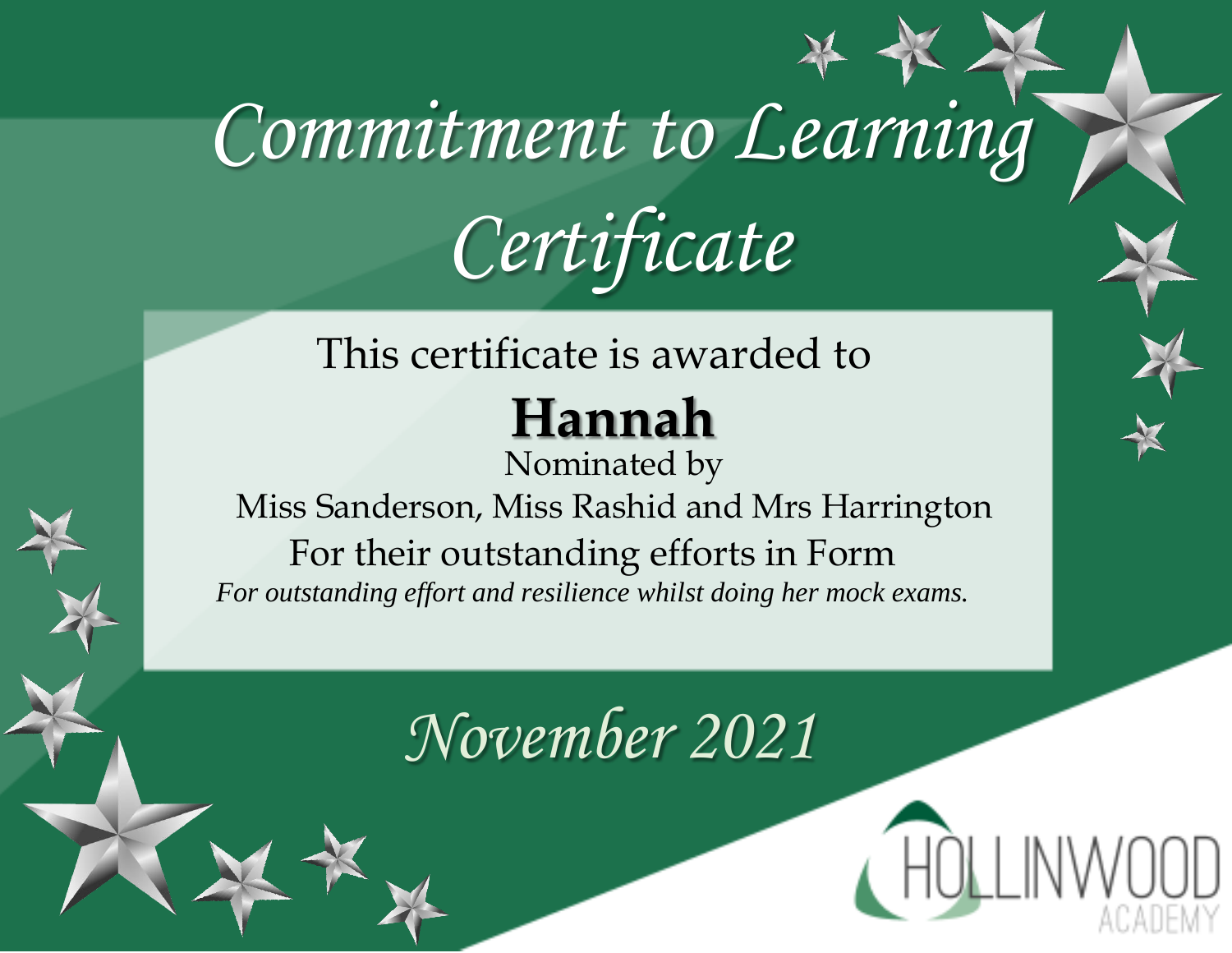#### This certificate is awarded to **Tosha**

Nominated by Miss Sanderson, Miss Rashid and Mrs Harrington For their outstanding efforts in Form *For outstanding effort and resilience whilst doing their mock exams.*

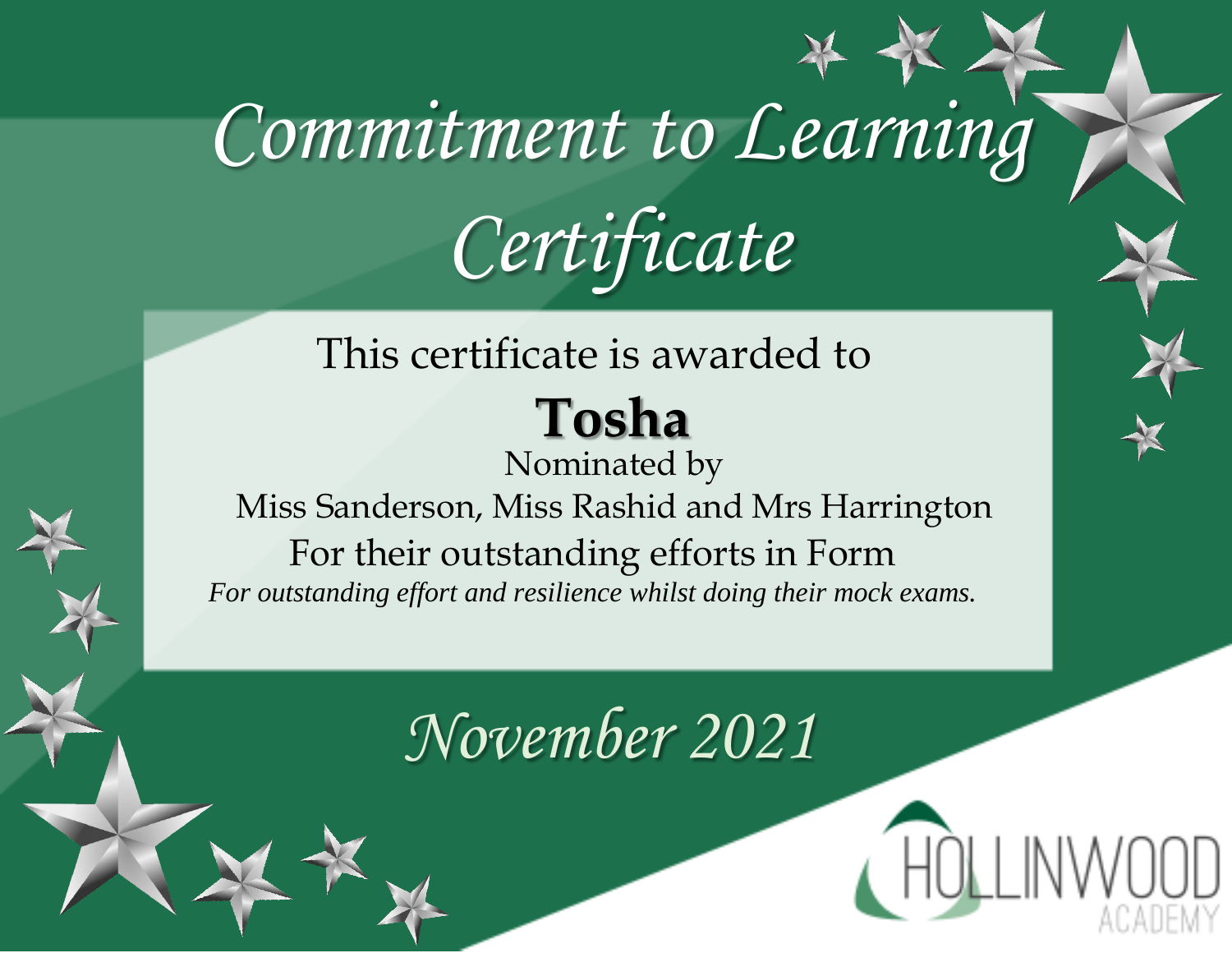#### This certificate is awarded to **Aidan**  Nominated by

Miss Sanderson, Miss Rashid and Mrs Harrington For their outstanding efforts in Form *For outstanding effort and resilience when doing his mock exams.*

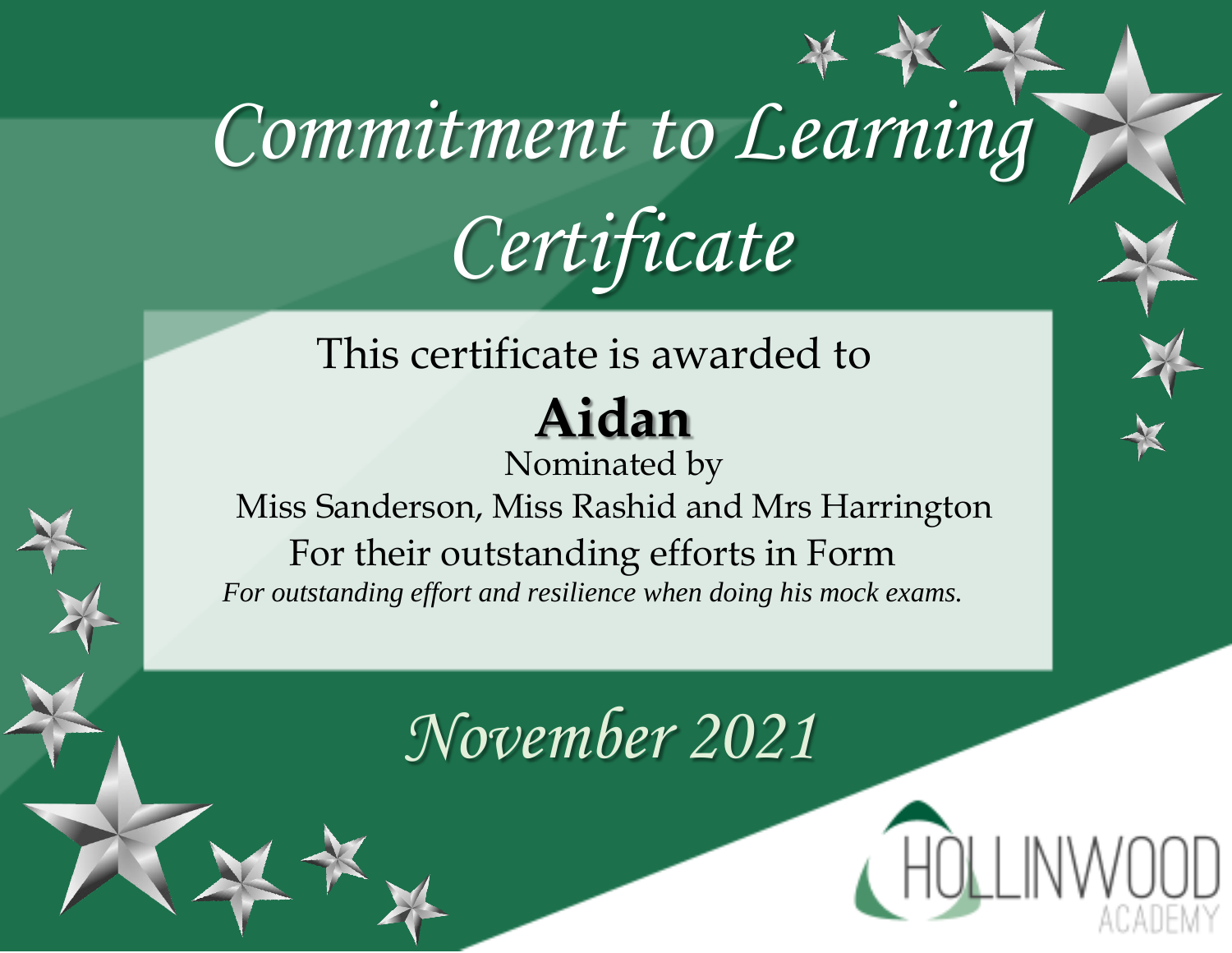### This certificate is awarded to

### **Lucas**

Nominated by Mrs Lomax, Mr Skander and Mrs Khatun For their outstanding efforts in EHCP targets *Well done Lucas have having a positive attitude to your learning this week. This has meant that you have been successful in all your learning.*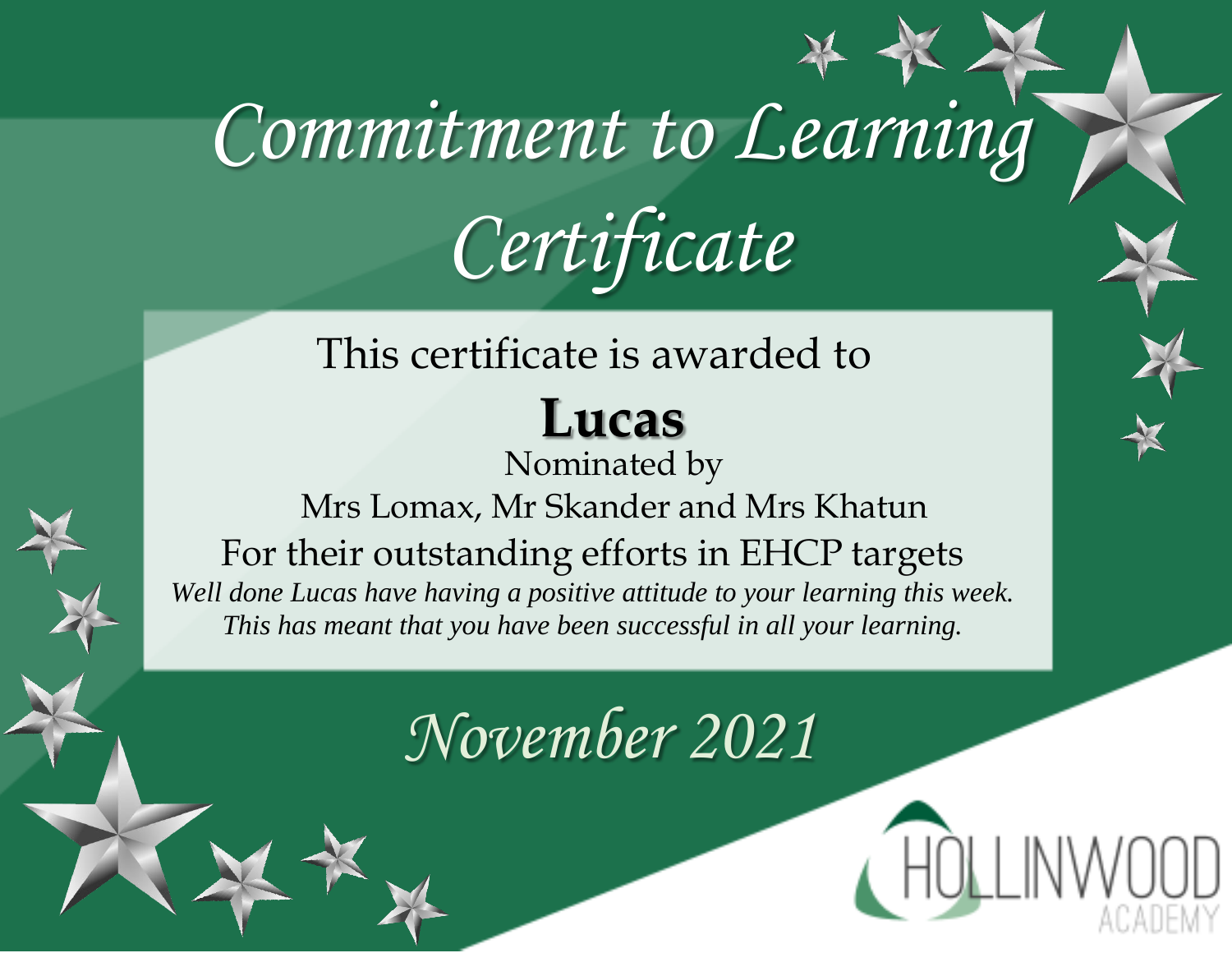#### This certificate is awarded to

#### **Byron** Nominated by

Mrs Lomax, Mr Skander and Mrs Khatun. For their outstanding efforts in EHCP targets *Well done Byron for doing excellent work in your Preparation for Adulthood learning. You helped the class to think of jobs that people can do and gave a good description of the jobs your mum and dad did.*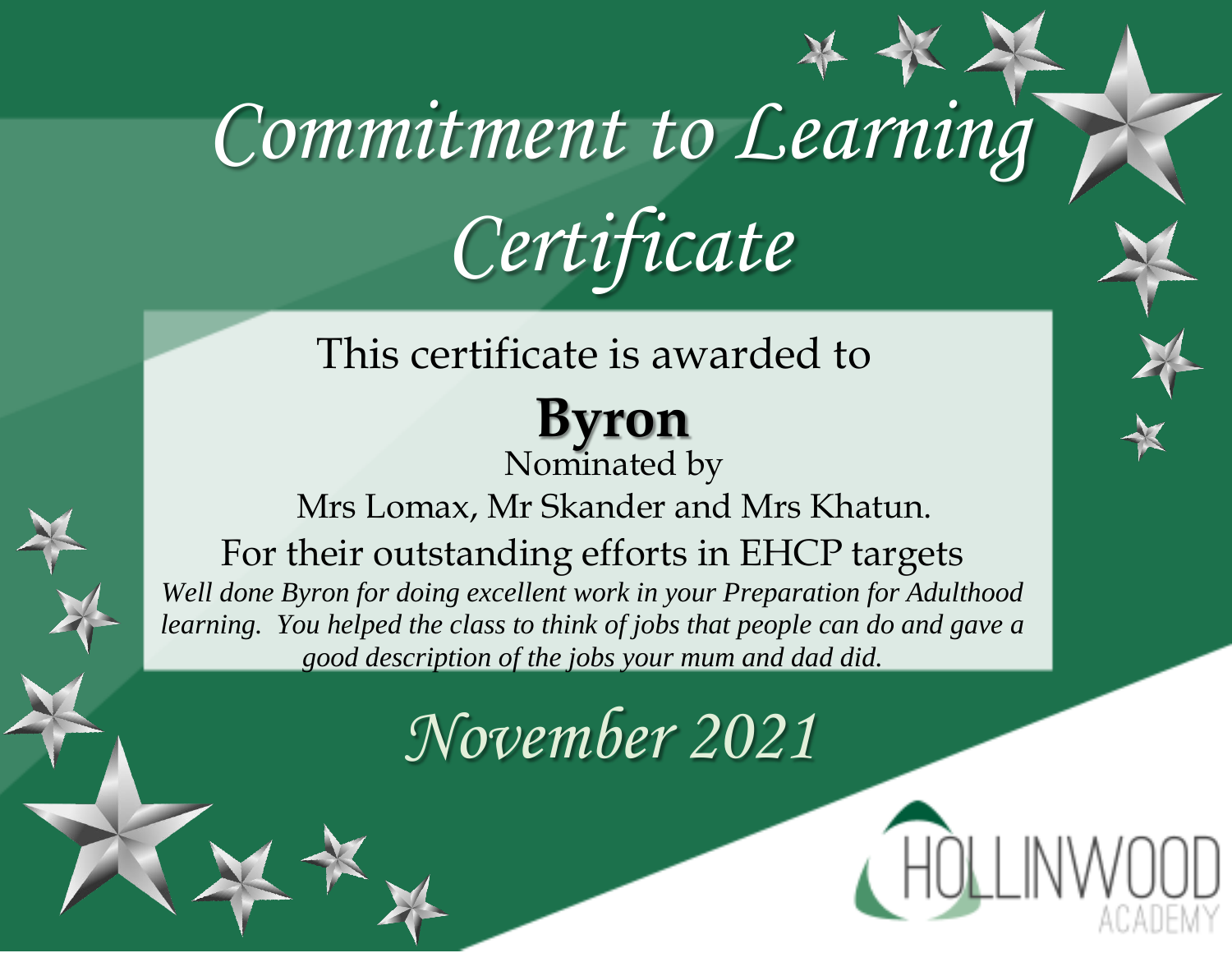## This certificate is awarded to

#### **Sophia** Nominated by

#### Mrs Lomax, Mr Skander and Mrs Khatun For their outstanding efforts in Maths *Well done Sophia for doing some excellent learning in your maths this week. Your learning has helped you to complete your multiplication work*

*independently.*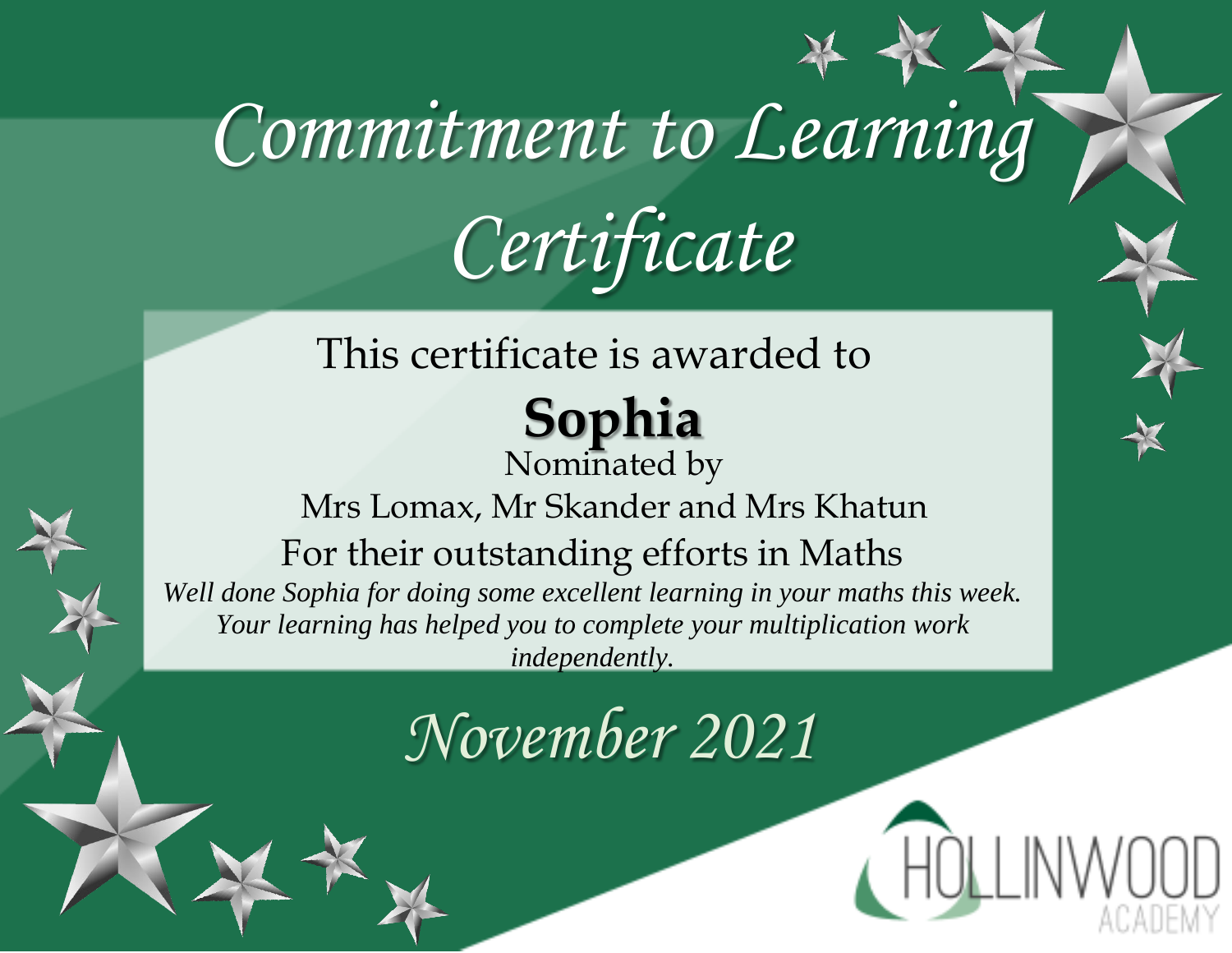#### This certificate is awarded to

**Ryan** Nominated by Miss Hand

#### For their outstanding efforts in Maths

*Completed all the work set each lesson and asked for help when he needed it. Well Done!*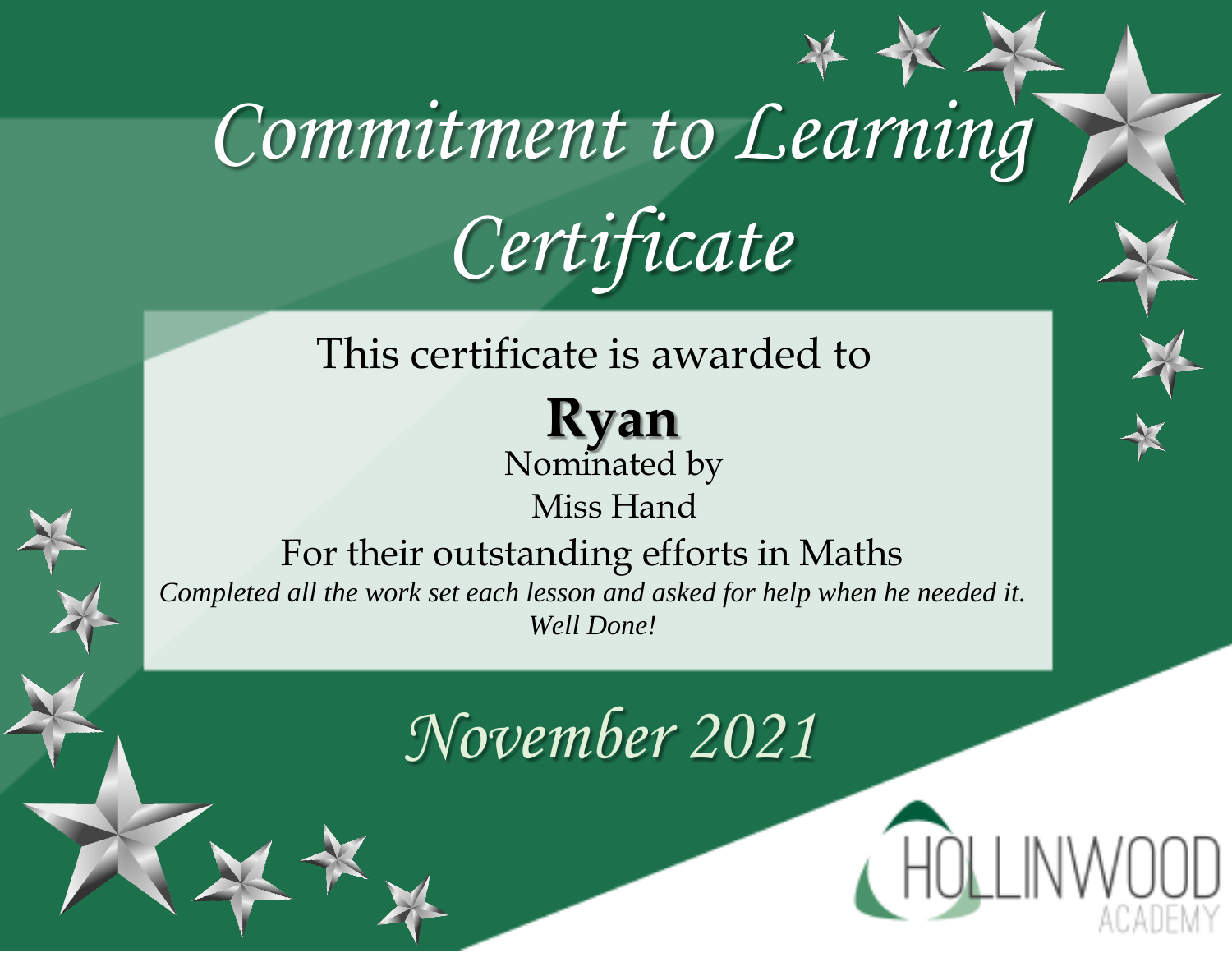#### This certificate is awarded to

**Rachel**

Nominated by Miss Hand

For their outstanding efforts in PE

*For always putting in maximum effort and being helpful setting up the equipment. Well Done!*

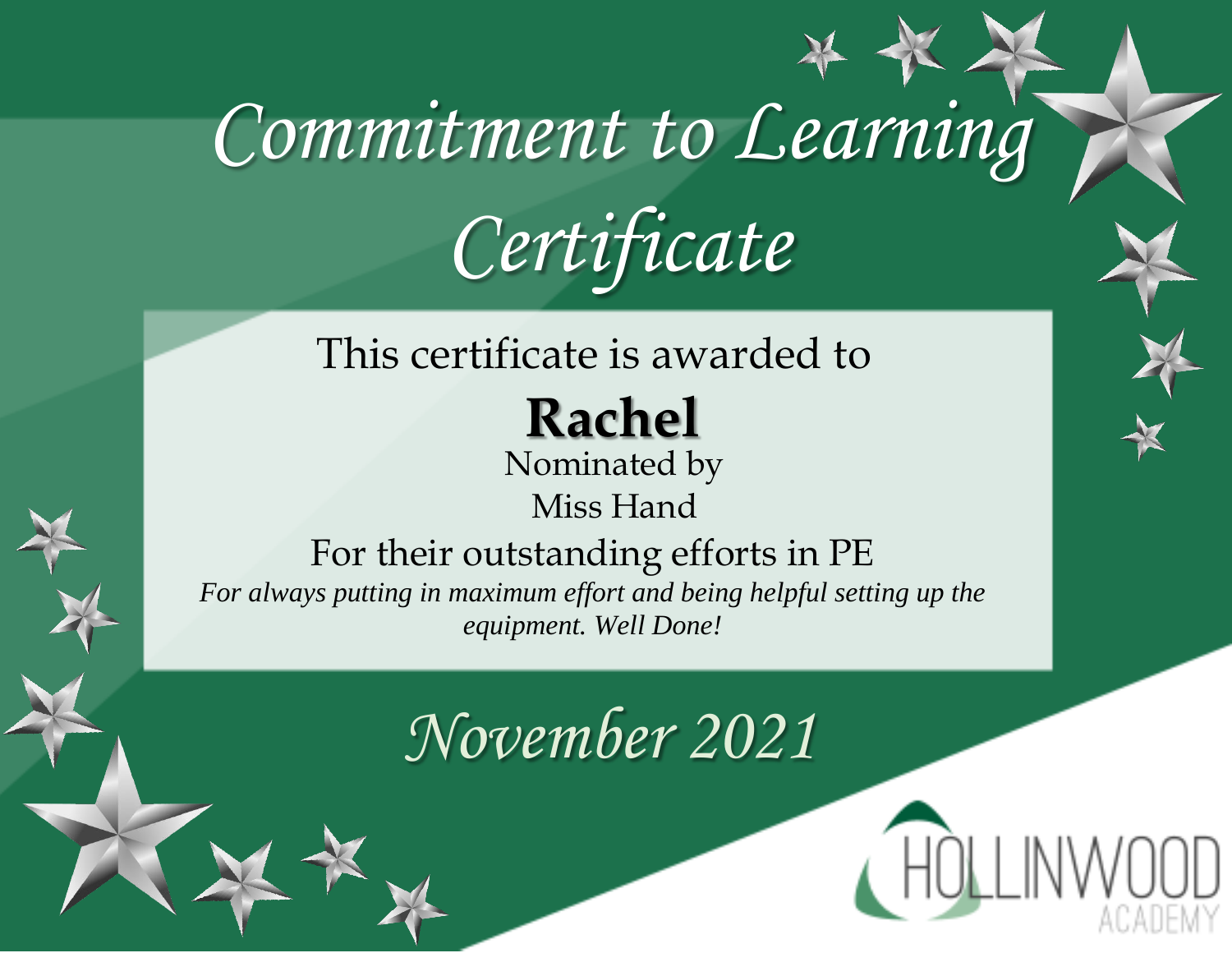#### This certificate is awarded to **Maia**  Nominated by

Mr Page, Miss Gibson and Miss Gold For their outstanding efforts in English *For excellent and confident reading in English*

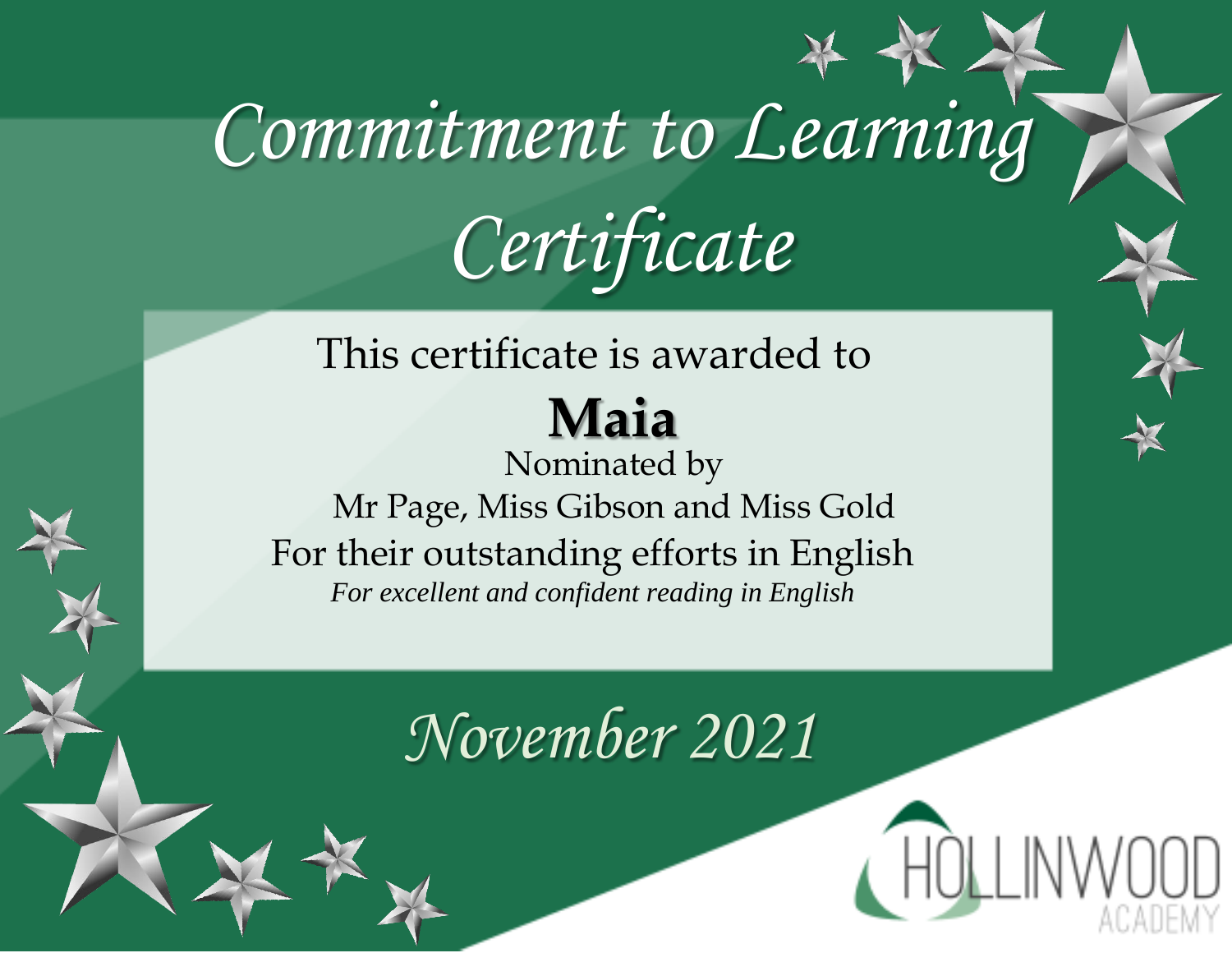### This certificate is awarded to

#### **Maia**

Nominated by Miss Gold and Miss Gibson For their outstanding efforts in Food Technology *For donating the cupcakes you made to support Children In Need*

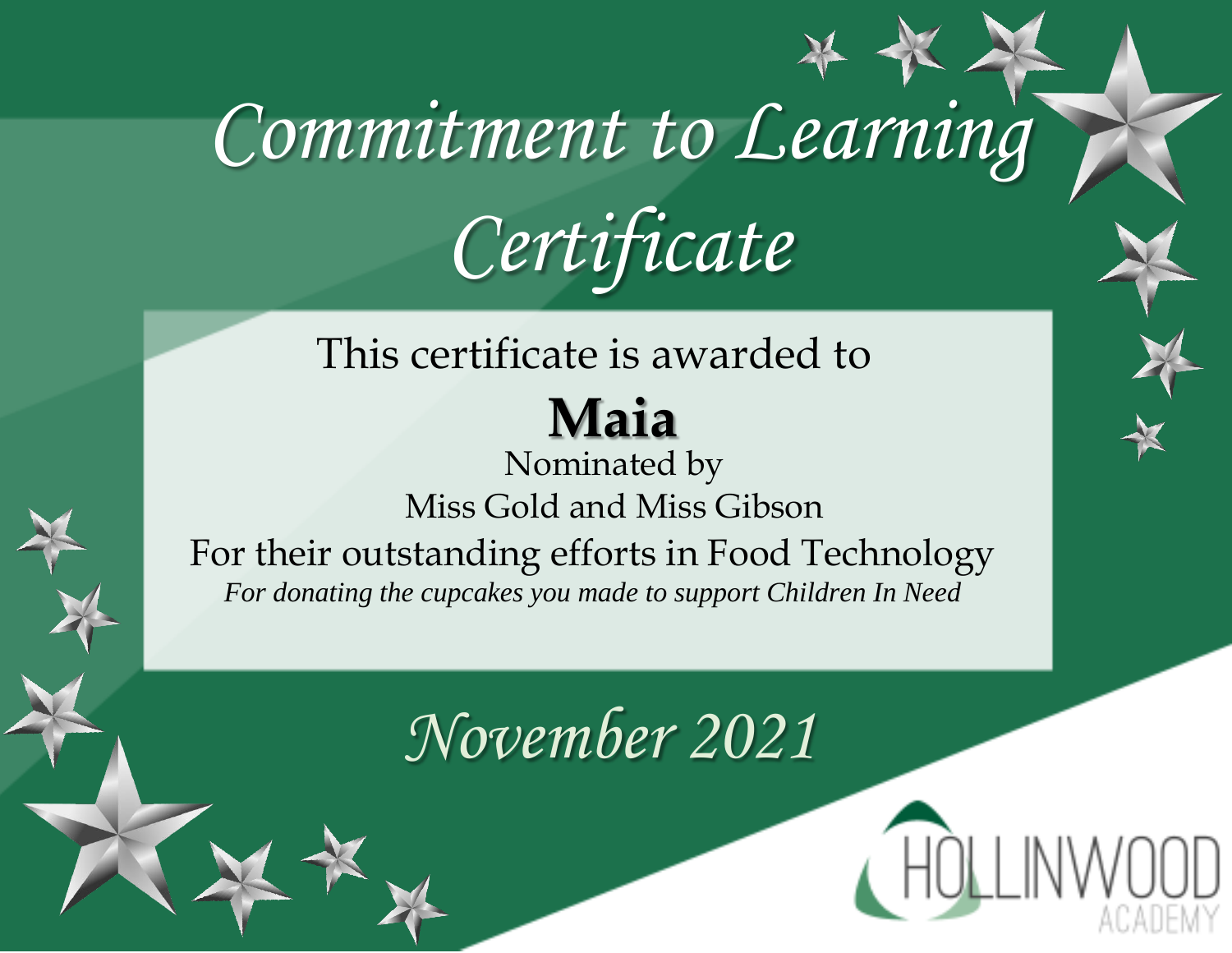#### This certificate is awarded to

### **Matthew**

Nominated by Miss Gold and Miss Gibson For their outstanding efforts in Food Technology *For donating the cupcakes you made to support Children In Need*

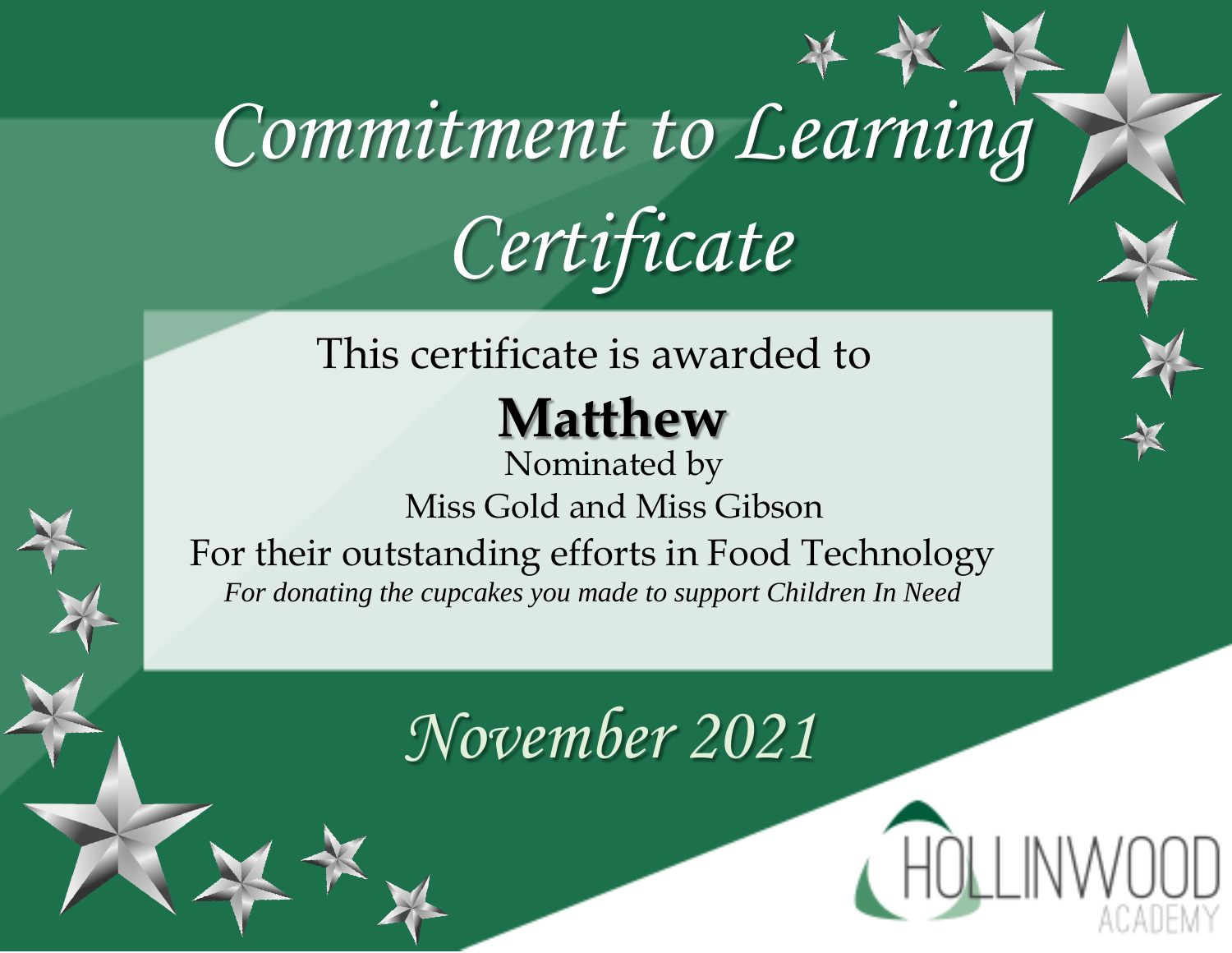This certificate is awarded to **James** 

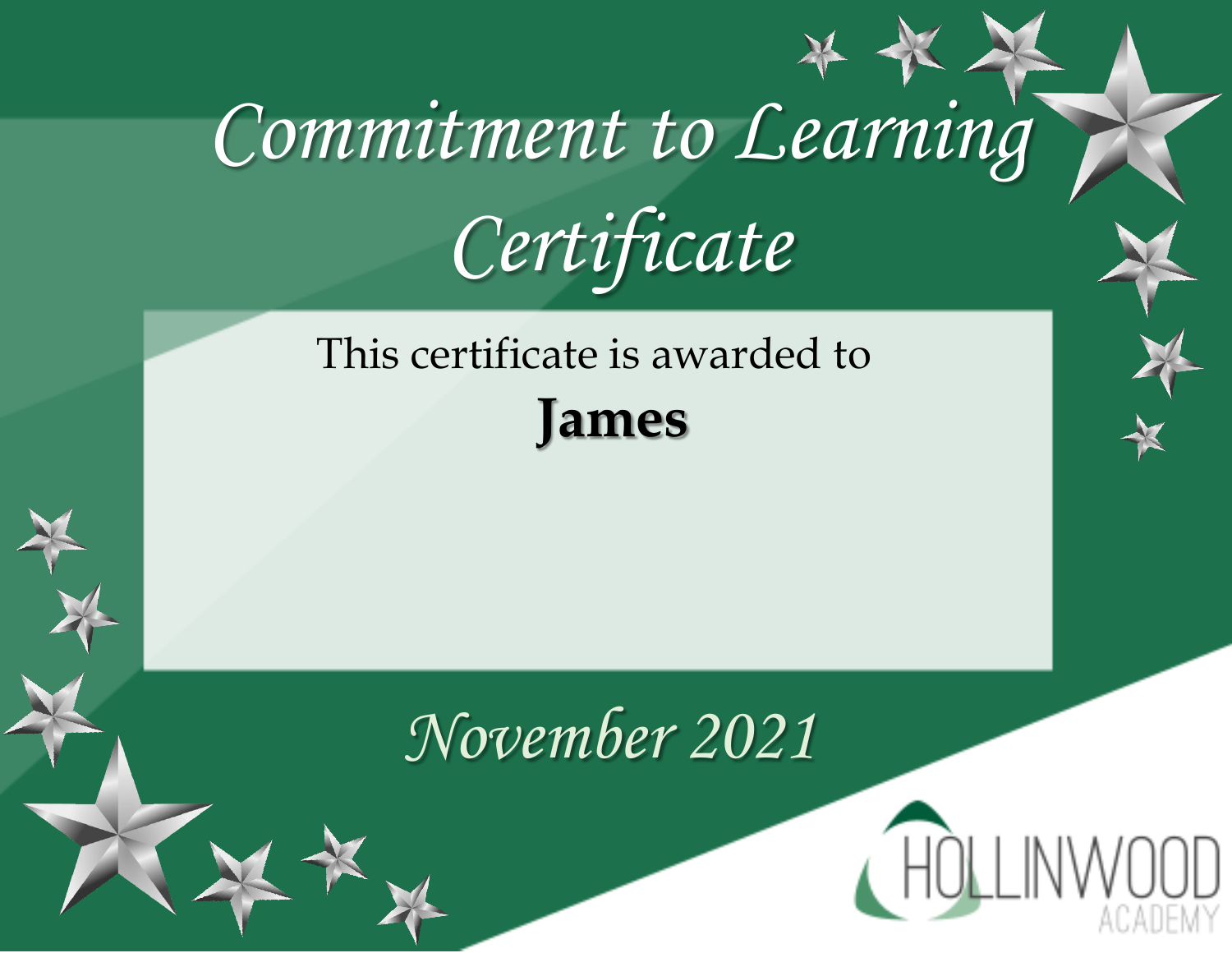#### This certificate is awarded to **Robin**

Nominated by Miss Gold and Miss Gibson For their outstanding efforts in Food Technology *For donating the cupcakes you made to support Children In Need*

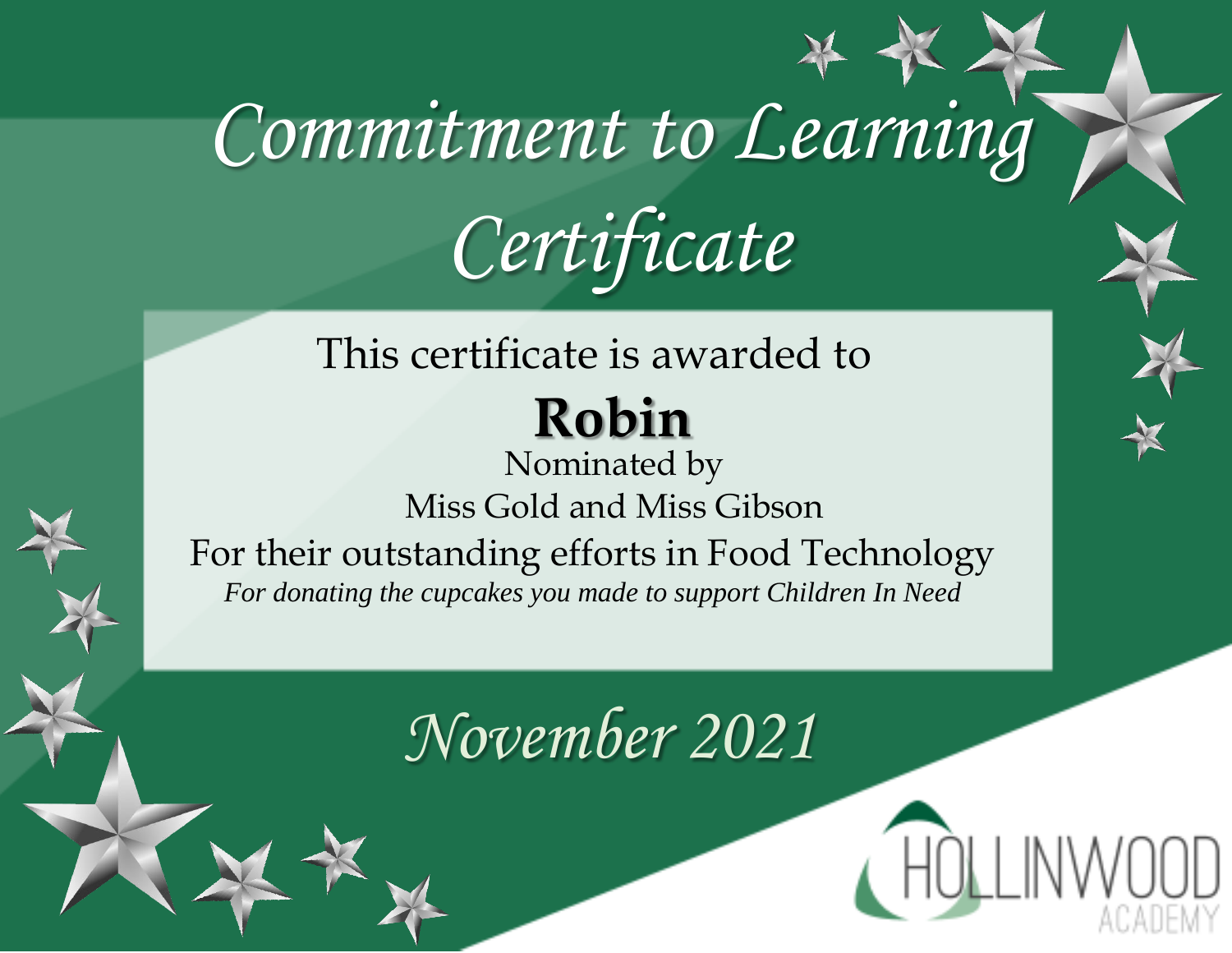#### This certificate is awarded to

#### **Hayden**  Nominated by

Mrs Potts, Miss McKenna, Miss Ninian & Miss Smith For their outstanding efforts in Form *For turning his week around and having a great last 3 days of the week. Well done Hayden, Keep going!*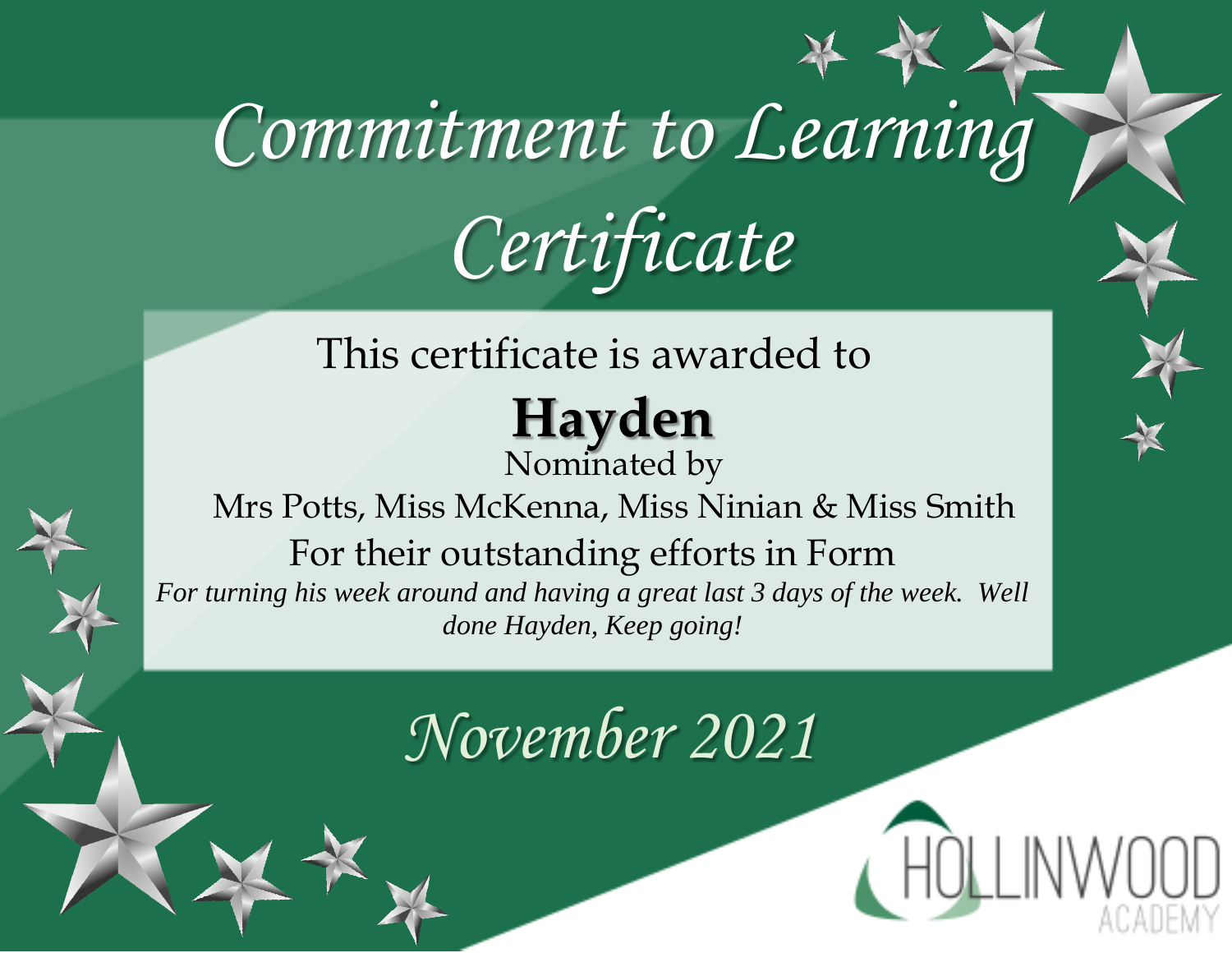#### This certificate is awarded to

### **Katie**

Nominated by Miss Hatton, Miss Daniels and Miss Bent For their outstanding efforts in Form *For showing perseverance when she's finding things hard! Well done Katie keep it up!*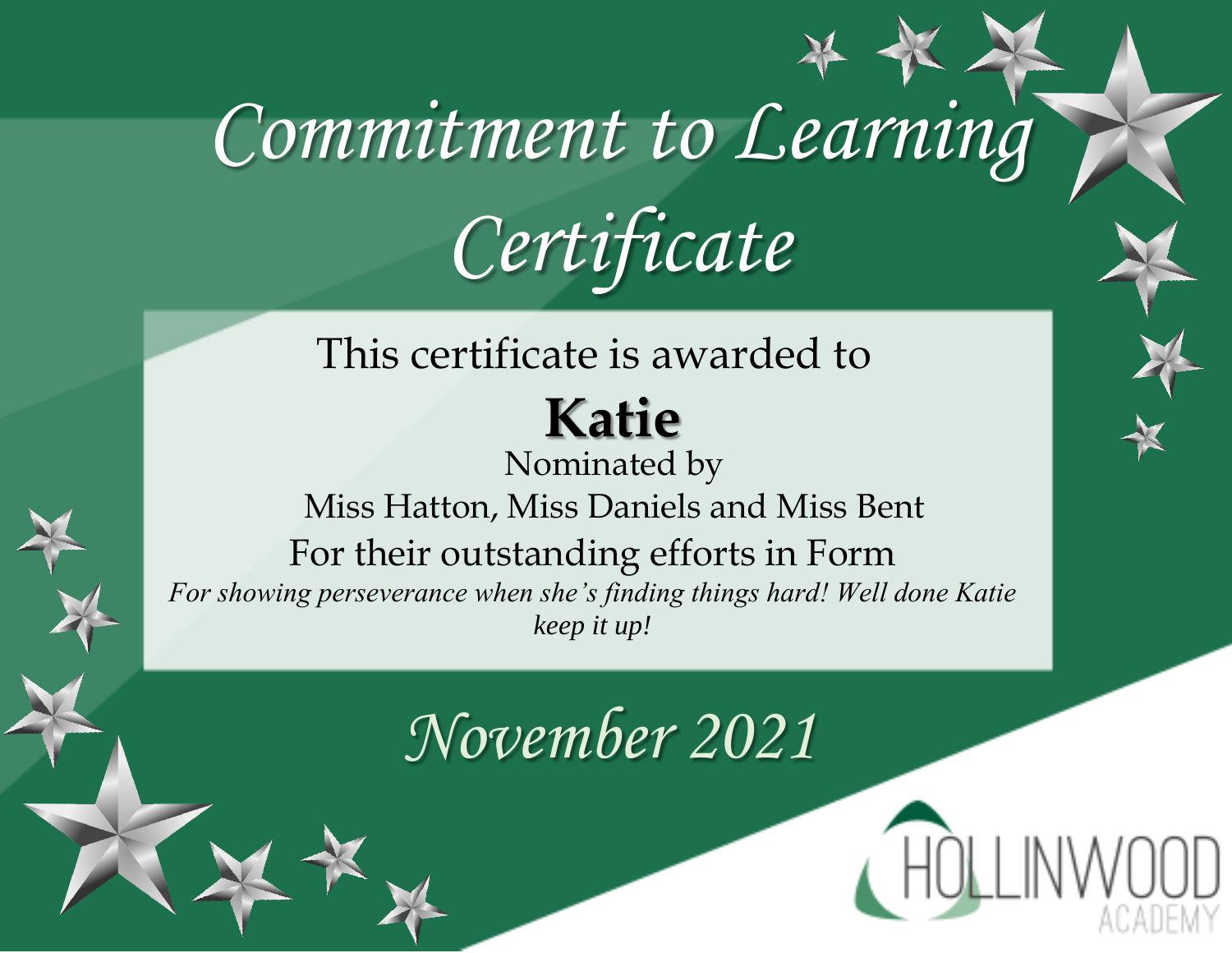This certificate is awarded to

**Jayden**  Nominated by Miss Hatton, Miss Bent and Miss Daniels For their outstanding efforts in Form *For trying hard in all lessons and building resilience! Well done Jayden!*

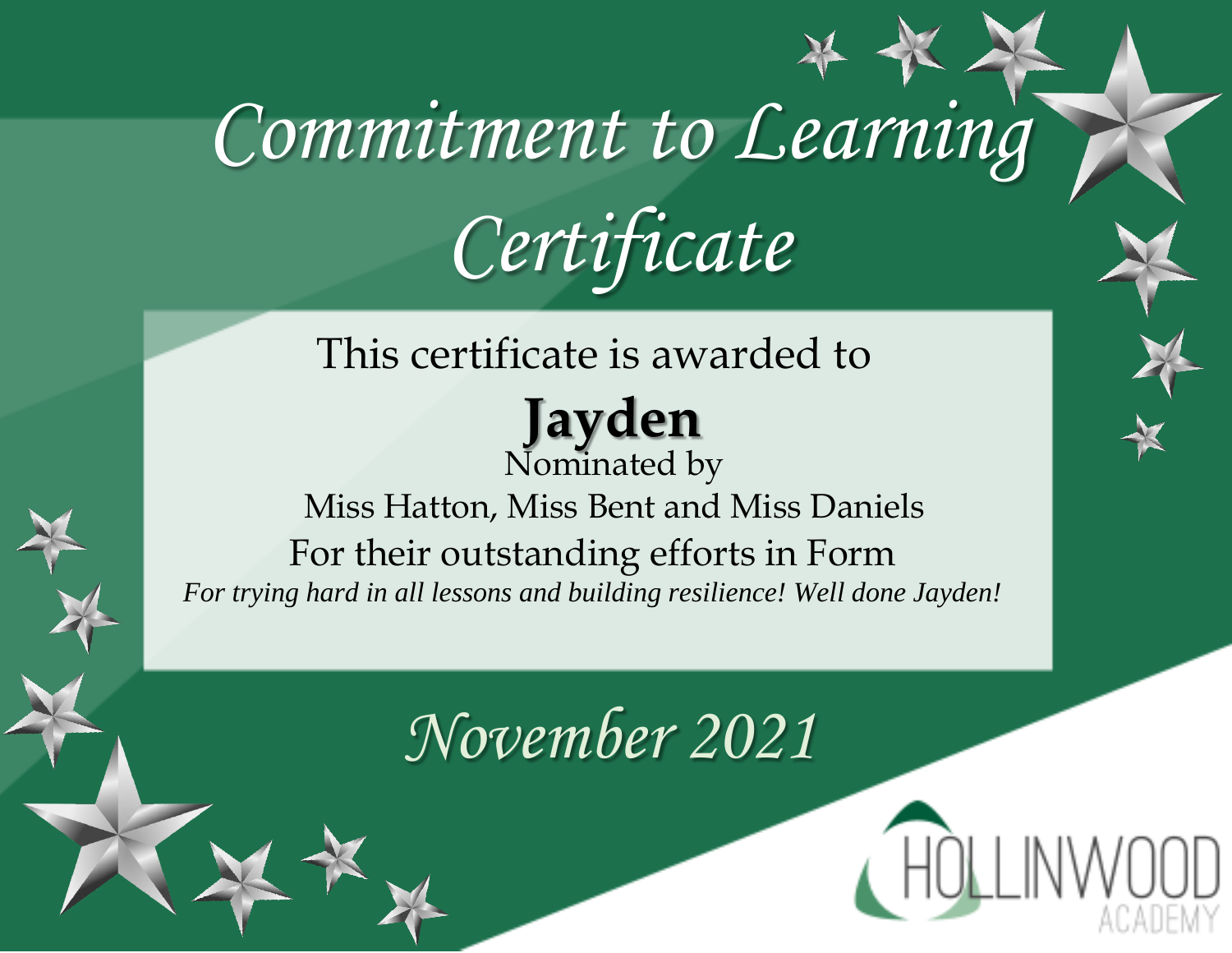### This certificate is awarded to

### **Luca**

Nominated by Miss Hatton, Miss Bent and Miss Daniels For their outstanding efforts in Form *For working hard in all lessons and following instructions! Well done Luca!*

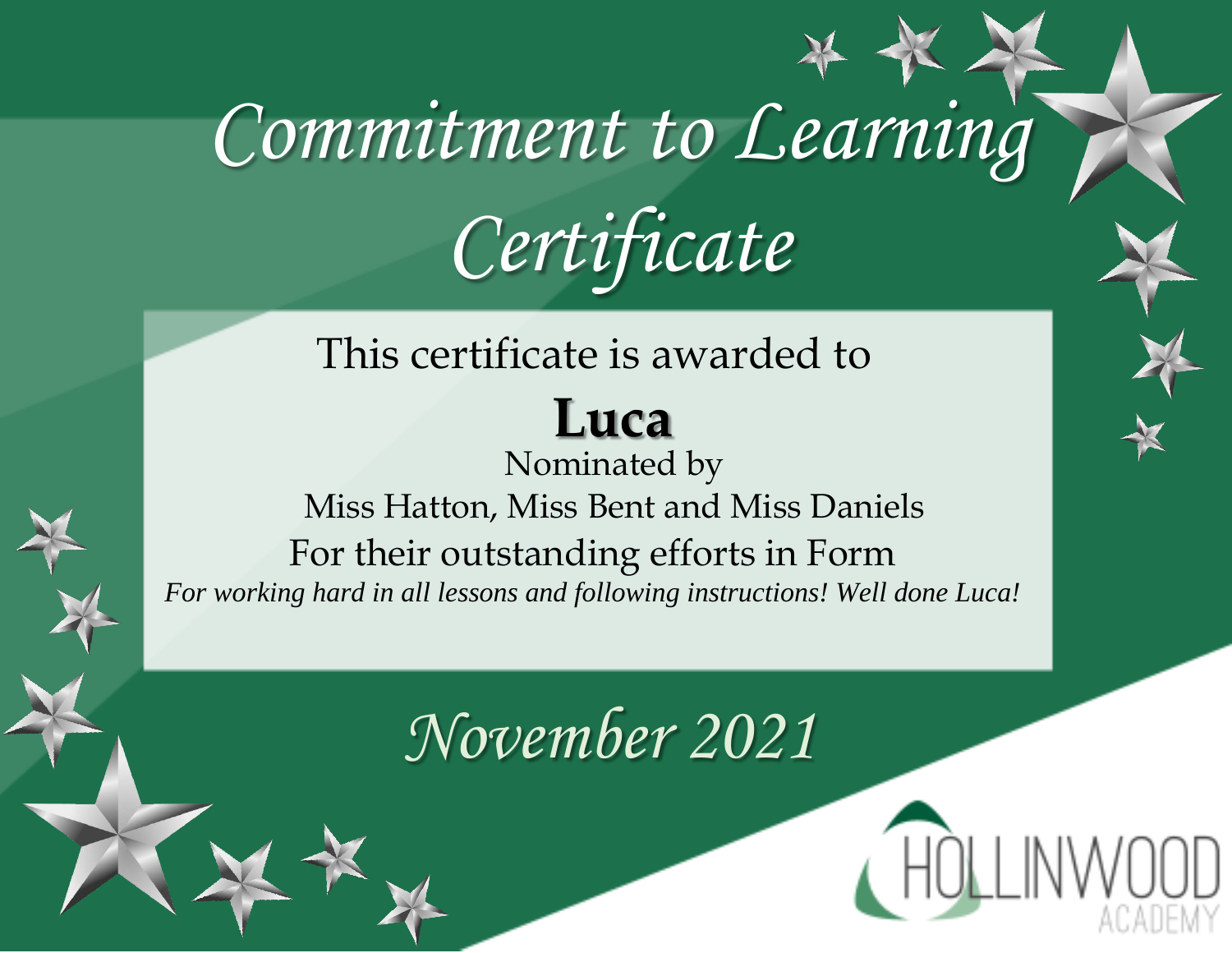## This certificate is awarded to

**Leon**  Nominated by Mr Challenor, Miss Lyons and Mr Blaize For their outstanding efforts in Music *For working hard in music despite finding it difficult and completing all his work. Well done ! :)*